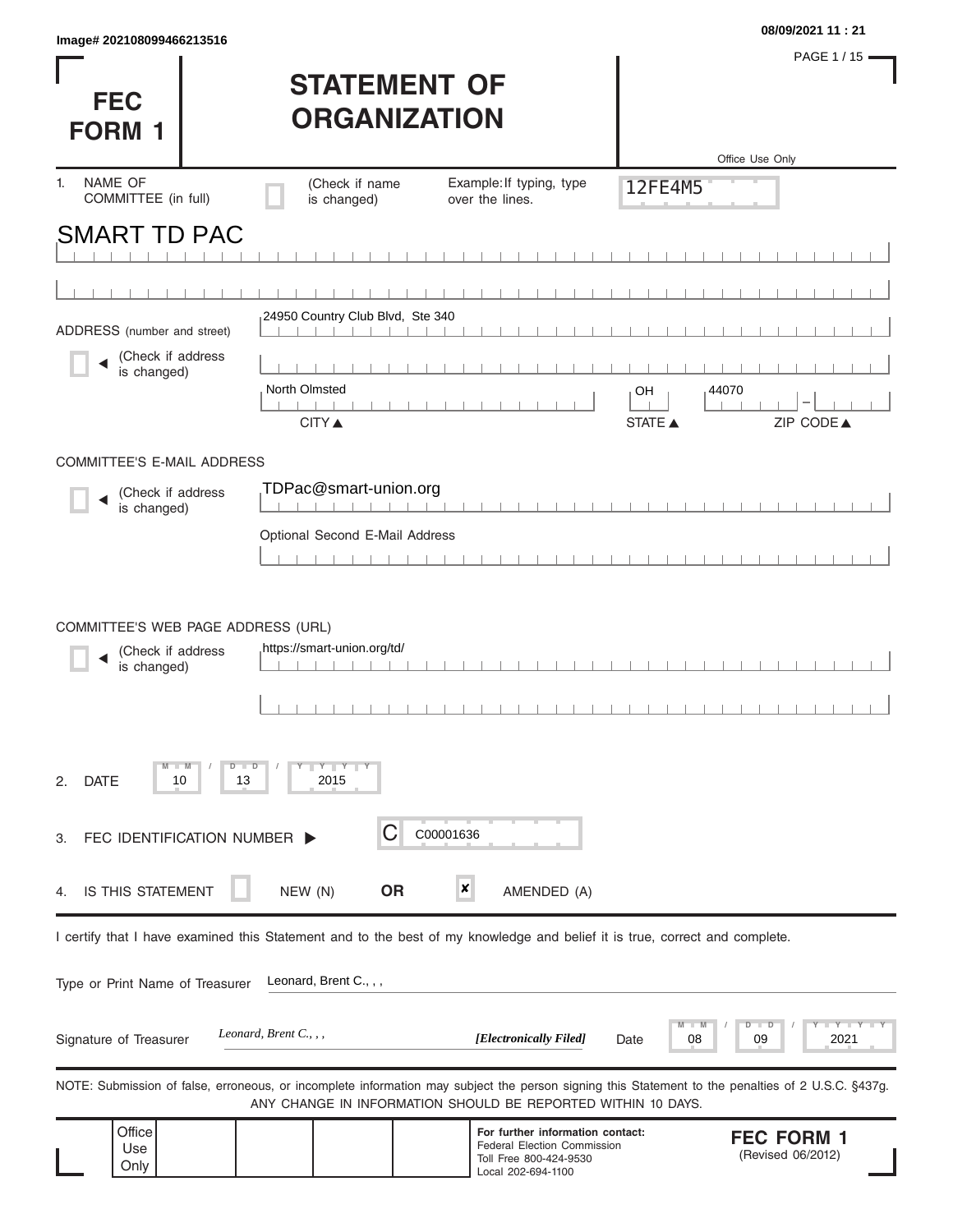|                                | FEC Form 1 (Revised 02/2009)                                                                                                                                                                                                | Page 2                                   |
|--------------------------------|-----------------------------------------------------------------------------------------------------------------------------------------------------------------------------------------------------------------------------|------------------------------------------|
| TYPE OF COMMITTEE              |                                                                                                                                                                                                                             |                                          |
| <b>Candidate Committee:</b>    |                                                                                                                                                                                                                             |                                          |
| (a)                            | This committee is a principal campaign committee. (Complete the candidate information below.)                                                                                                                               |                                          |
| (b)                            | This committee is an authorized committee, and is NOT a principal campaign committee. (Complete the candidate<br>information below.)                                                                                        |                                          |
| Name of<br>Candidate           | $1 - 1 - 1 - 1 - 1$<br>$1 - 1 - 1 - 1 - 1$                                                                                                                                                                                  |                                          |
| Candidate<br>Party Affiliation | Office<br>Sought:<br>Senate<br>President<br>House                                                                                                                                                                           | <b>State</b><br><b>District</b>          |
| (c)                            | This committee supports/opposes only one candidate, and is NOT an authorized committee.                                                                                                                                     |                                          |
| Name of<br>Candidate           |                                                                                                                                                                                                                             |                                          |
| <b>Party Committee:</b>        |                                                                                                                                                                                                                             |                                          |
| (d)                            | (National, State<br>This committee is a<br>or subordinate) committee of the                                                                                                                                                 | (Democratic,<br>Republican, etc.) Party. |
|                                | <b>Political Action Committee (PAC):</b>                                                                                                                                                                                    |                                          |
| ×<br>(e)                       | This committee is a separate segregated fund. (Identify connected organization on line 6.) Its connected organization is a:                                                                                                 |                                          |
|                                | ×<br>Corporation<br>Corporation w/o Capital Stock                                                                                                                                                                           | Labor Organization                       |
|                                | Membership Organization<br><b>Trade Association</b>                                                                                                                                                                         | Cooperative                              |
|                                | $\pmb{\times}$<br>In addition, this committee is a Lobbyist/Registrant PAC.                                                                                                                                                 |                                          |
| (f)                            | This committee supports/opposes more than one Federal candidate, and is NOT a separate segregated fund or party<br>committee. (i.e., nonconnected committee)                                                                |                                          |
|                                | In addition, this committee is a Lobbyist/Registrant PAC.                                                                                                                                                                   |                                          |
|                                | In addition, this committee is a Leadership PAC. (Identify sponsor on line 6.)                                                                                                                                              |                                          |
|                                | <b>Joint Fundraising Representative:</b>                                                                                                                                                                                    |                                          |
| (g)                            | This committee collects contributions, pays fundraising expenses and disburses net proceeds for two or more political<br>committees/organizations, at least one of which is an authorized committee of a federal candidate. |                                          |
| (h)                            | This committee collects contributions, pays fundraising expenses and disburses net proceeds for two or more political<br>committees/organizations, none of which is an authorized committee of a federal candidate.         |                                          |
|                                | Committees Participating in Joint Fundraiser                                                                                                                                                                                |                                          |
| 1.                             | FEC ID number $\bigcap$                                                                                                                                                                                                     |                                          |
| 2.                             | FEC ID number $\bigcap$                                                                                                                                                                                                     |                                          |
| З.                             | FEC ID number $\bigcap$                                                                                                                                                                                                     |                                          |
| 4.                             | FEC ID number<br>$\overline{C}$                                                                                                                                                                                             |                                          |

s,

I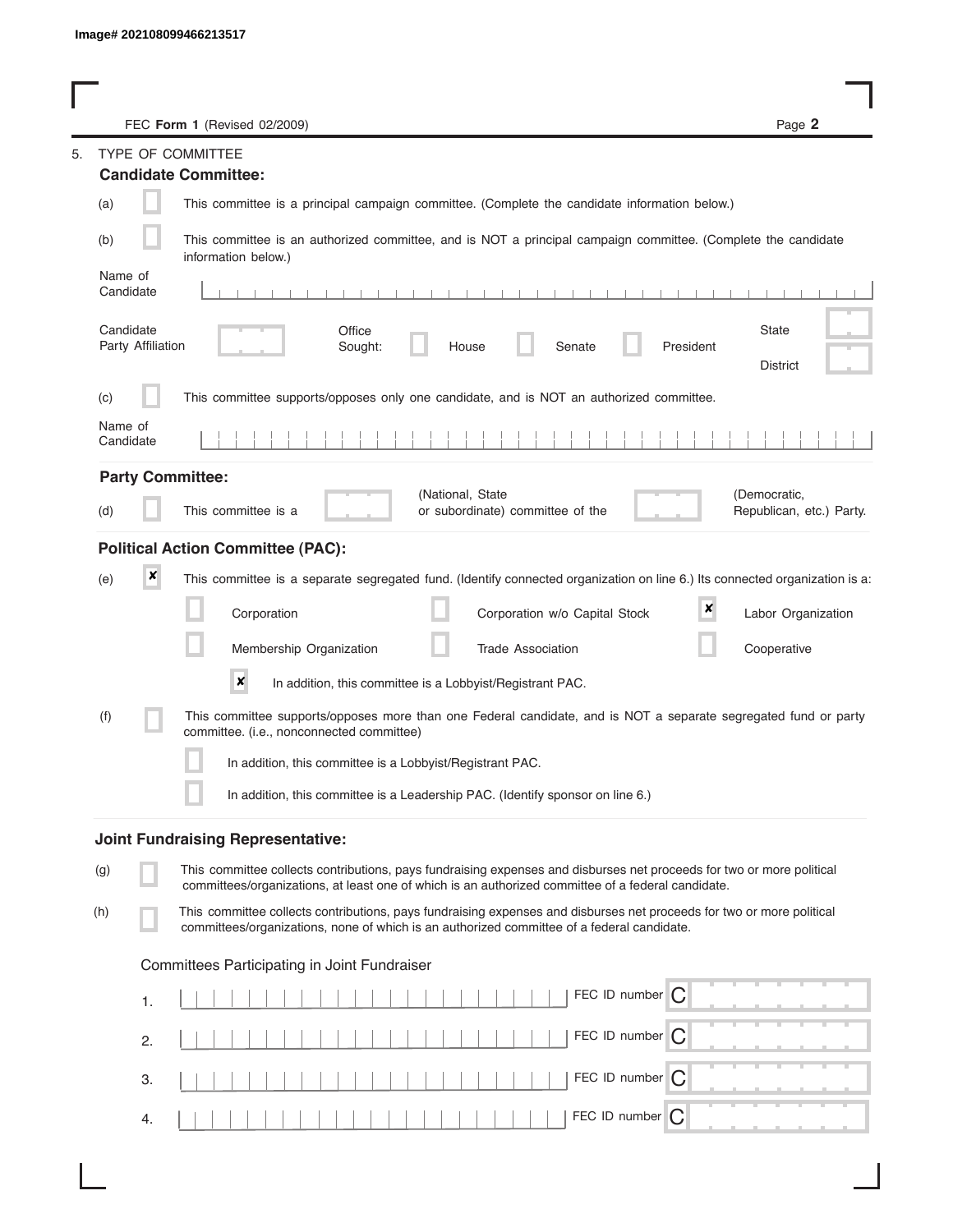FEC Form 1 (Revised 02/2009) Page 3

Write or Type Committee Name

## Image# 202108099466213518<br>
FEC Form 1 (Revised 02/2)<br>
Write or Type Committee Name<br> **SMART TD PAC**

6. Name of Any Connected Organization, Affiliated Committee, Joint Fundraising Representative, or Leadership PAC Sponsor

| <b>SMART TD</b> |                                                                                           |                          |
|-----------------|-------------------------------------------------------------------------------------------|--------------------------|
|                 |                                                                                           |                          |
| Mailing Address | 24950 Country Club Blvd, Ste 340                                                          |                          |
|                 |                                                                                           |                          |
|                 | North Olmsted                                                                             | 44070<br>OH<br>$\sim$    |
|                 | <b>CITY</b>                                                                               | ZIP CODE<br><b>STATE</b> |
| Relationship:   | Connected Organization<br>Joint Fundraising Representative<br><b>Affiliated Committee</b> | Leadership PAC Sponsor   |

Custodian of Records: Identify by name, address (phone number -- optional) and position of the person in possession of committee books and records. 7.

| Taylor, Beatrice, , ,    |                                                                                                |
|--------------------------|------------------------------------------------------------------------------------------------|
| Full Name                |                                                                                                |
| Mailing Address          | 24950 Country Club Blvd.                                                                       |
|                          | Suite 340                                                                                      |
|                          | 44070<br>OH<br>North Olmsted<br>$\overline{\phantom{a}}$                                       |
| Title or Position        | ZIP CODE<br><b>CITY</b><br><b>STATE</b>                                                        |
| <b>PAC Administrator</b> | 216<br>227<br>5265<br>Telephone number<br>$\overline{\phantom{a}}$<br>$\overline{\phantom{a}}$ |

8. Treasurer: List the name and address (phone number -- optional) of the treasurer of the committee; and the name and address of any designated agent (e.g., assistant treasurer).

| Full Name<br>of Treasurer                      | Leonard, Brent C., , ,                                                                 |
|------------------------------------------------|----------------------------------------------------------------------------------------|
| Mailing Address                                | 24950 Country Club Blvd, Ste 340                                                       |
|                                                |                                                                                        |
|                                                | North Olmsted<br>144070<br>OH<br>$\overline{\phantom{a}}$                              |
|                                                | <b>CITY</b><br><b>STATE</b><br><b>ZIP CODE</b>                                         |
| Title or Position<br><b>National Treasurer</b> | 216<br>228<br>9400<br>Telephone number<br>$\hspace{0.1mm}$<br>$\overline{\phantom{a}}$ |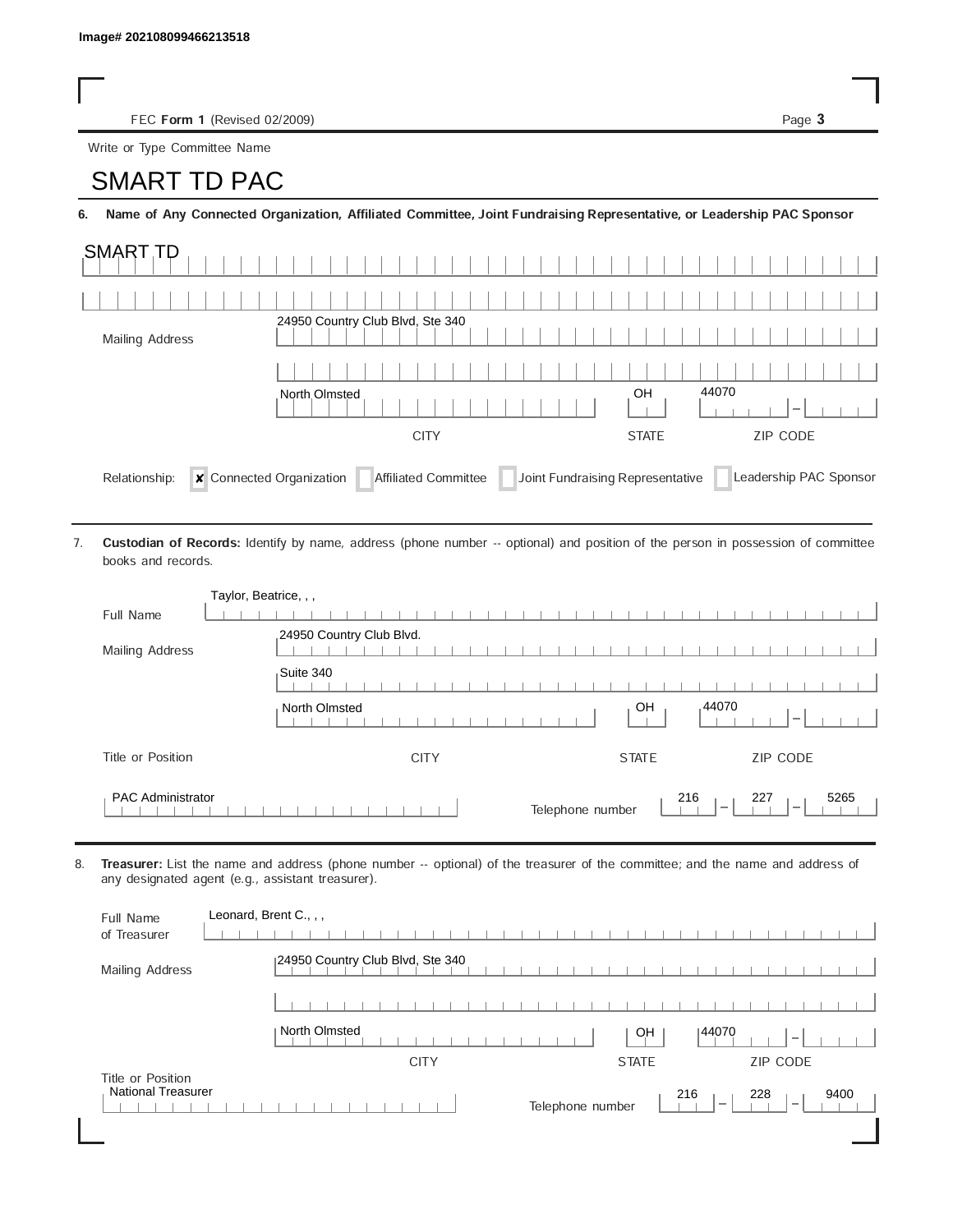FEC Form 1 (Revised 02/2009) Page 4

| Full Name of<br>Designated<br>Agent |  |  |  |  |             |  |  |  |  |                  |  |              |  |        |  |          |  |  |
|-------------------------------------|--|--|--|--|-------------|--|--|--|--|------------------|--|--------------|--|--------|--|----------|--|--|
| <b>Mailing Address</b>              |  |  |  |  |             |  |  |  |  |                  |  |              |  |        |  |          |  |  |
|                                     |  |  |  |  |             |  |  |  |  |                  |  |              |  |        |  |          |  |  |
|                                     |  |  |  |  |             |  |  |  |  |                  |  |              |  |        |  | $\,$     |  |  |
|                                     |  |  |  |  | <b>CITY</b> |  |  |  |  |                  |  | <b>STATE</b> |  |        |  | ZIP CODE |  |  |
| Title or Position                   |  |  |  |  |             |  |  |  |  |                  |  |              |  |        |  |          |  |  |
|                                     |  |  |  |  |             |  |  |  |  | Telephone number |  |              |  | $\sim$ |  | $ - $    |  |  |

9. Banks or Other Depositories: List all banks or other depositories in which the committee deposits funds, holds accounts, rents safety deposit boxes or maintains funds.

Name of Bank, Depository, etc.

|                                | <b>Fifth Third Bank</b> |              |                                    |
|--------------------------------|-------------------------|--------------|------------------------------------|
| Mailing Address                | 600 Superior Avenue E   |              |                                    |
|                                |                         |              |                                    |
|                                | Cleveland               | OH           | 144114<br>$\overline{\phantom{m}}$ |
|                                | <b>CITY</b>             | <b>STATE</b> | ZIP CODE                           |
| Name of Bank, Depository, etc. |                         |              |                                    |
|                                | <b>Central Bank</b>     |              |                                    |
| Mailing Address                | PO Box 4500             |              |                                    |
|                                |                         |              |                                    |
|                                | Jefferson City          | MO           | ,65102                             |
|                                |                         |              | $\overline{\phantom{a}}$           |
|                                | <b>CITY</b>             | <b>STATE</b> | ZIP CODE                           |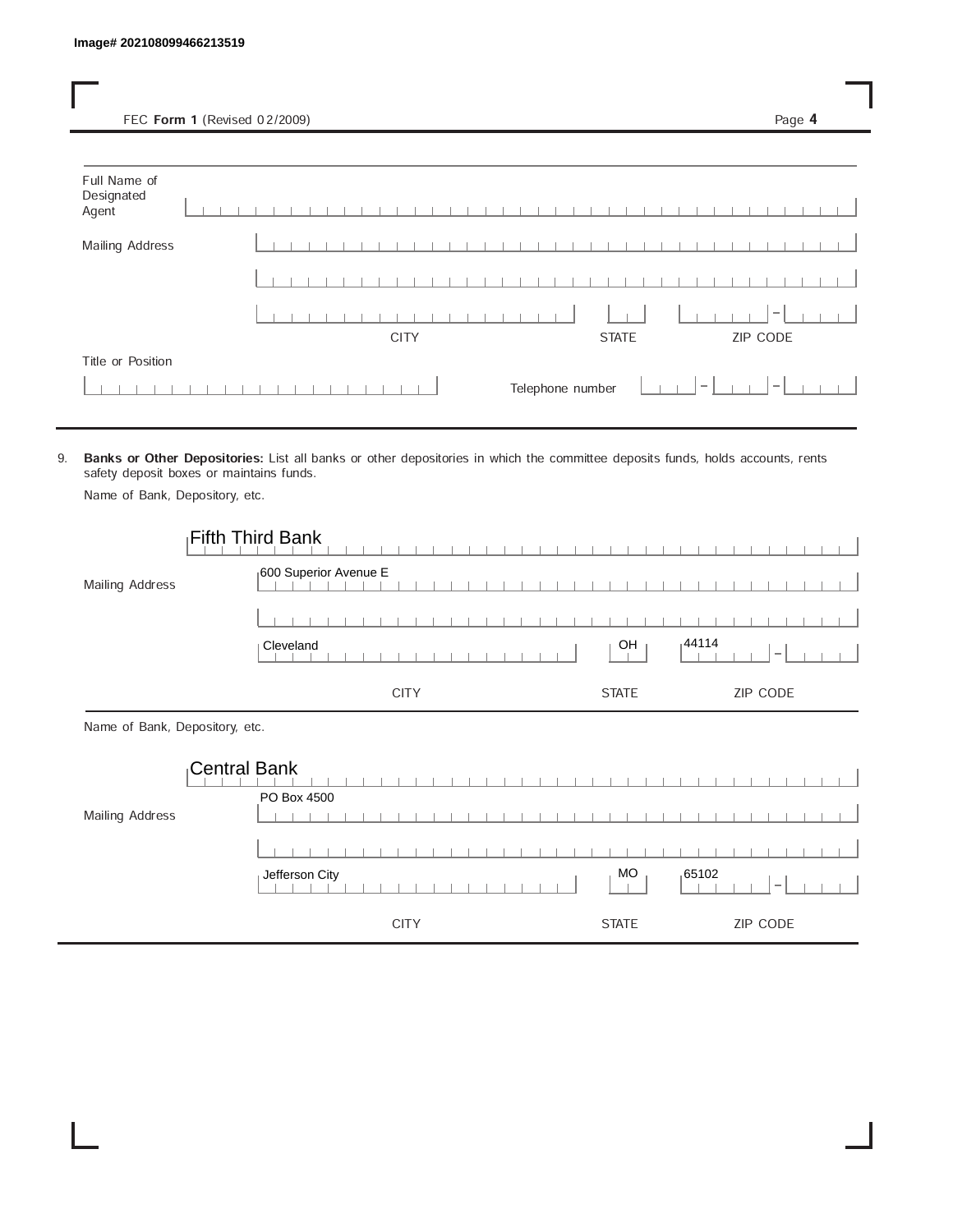## 1mage# 202108099466213520<br>DAGE 5/15(Red B9 C1 GTH9 LHTF 9 @ H9 8 THC 15 TF 9 DC F H2 G7 < 9 8 I @ TC F i <del>11</del>9 A =N5 H=C B

Ī **Form/Schedule: F1A Transaction ID :** 

Rockland Trust is a new bank as of this week. The paperwork should be finalized in the next week.

**Form/Schedule: Transaction ID:**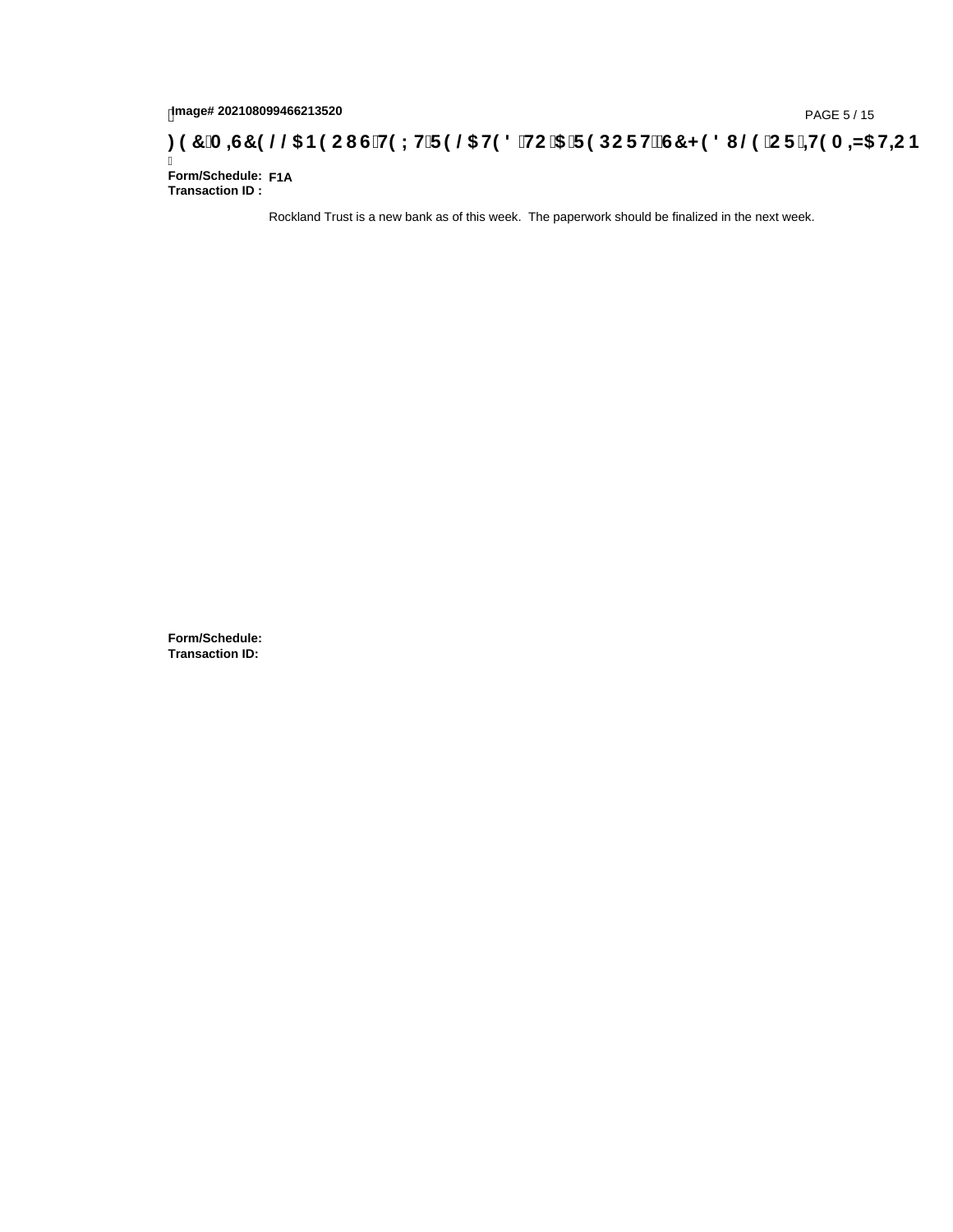|                |    | Image# 202108099466213521             |                                                                                                                       |                                                          |
|----------------|----|---------------------------------------|-----------------------------------------------------------------------------------------------------------------------|----------------------------------------------------------|
|                |    | FEC Form 1S (Revised 02/2017)         | <b>Optional Supplemental Information</b><br>for Lines 5(g) or (h), 6, 8 and/or 9                                      | Page $\frac{6}{\phantom{0}}$ of $\frac{15}{\phantom{0}}$ |
| $5(g)$ or (h). |    | <b>Joint Fundraising Participant:</b> |                                                                                                                       |                                                          |
|                | 1. |                                       | FEC ID number                                                                                                         | C                                                        |
|                | 2. |                                       | FEC ID number                                                                                                         | С                                                        |
|                | 3. |                                       | FEC ID number                                                                                                         | С                                                        |
|                | 4. |                                       | FEC ID number                                                                                                         | C                                                        |
| 6.             |    |                                       | Name of Any Connected Organization, Affiliated Committee, Joint Fundraising Representative, or Leadership PAC Sponsor |                                                          |
|                |    |                                       |                                                                                                                       |                                                          |
|                |    |                                       | $\sim$ 1 $\sim$ 1 $\sim$<br>$\blacksquare$                                                                            |                                                          |
|                |    | <b>Mailing Address</b>                |                                                                                                                       |                                                          |
|                |    |                                       |                                                                                                                       |                                                          |
|                |    |                                       |                                                                                                                       |                                                          |
|                |    | Relationship:                         | CITY ▲                                                                                                                | ZIP CODE ▲<br><b>STATE</b> ▲                             |
|                |    | Connected Organization                | Joint Fundraising Representative<br><b>Affiliated Committee</b>                                                       | Leadership PAC Sponsor                                   |
| 8.             |    |                                       | Designated Agent: Identify by name, address (phone number - optional)                                                 |                                                          |
|                |    | Full Name                             |                                                                                                                       |                                                          |
|                |    | <b>Mailing Address</b>                |                                                                                                                       |                                                          |
|                |    |                                       |                                                                                                                       |                                                          |
|                |    |                                       |                                                                                                                       |                                                          |
|                |    | TITLE OR POSITION ▼                   | CITY ▲<br>STATE ▲                                                                                                     | ZIP CODE ▲                                               |
|                |    |                                       | Telephone Number                                                                                                      |                                                          |

| Name of Bank, Ameriserve Bank<br>Depository, etc. |                                                      |  |
|---------------------------------------------------|------------------------------------------------------|--|
| <b>Mailing Address</b>                            | IPO Box 520                                          |  |
|                                                   |                                                      |  |
|                                                   | Johnstown<br>15907<br>PA<br>$\overline{\phantom{a}}$ |  |
|                                                   | ZIP CODE ▲<br><b>STATE ▲</b><br>CITY ▲               |  |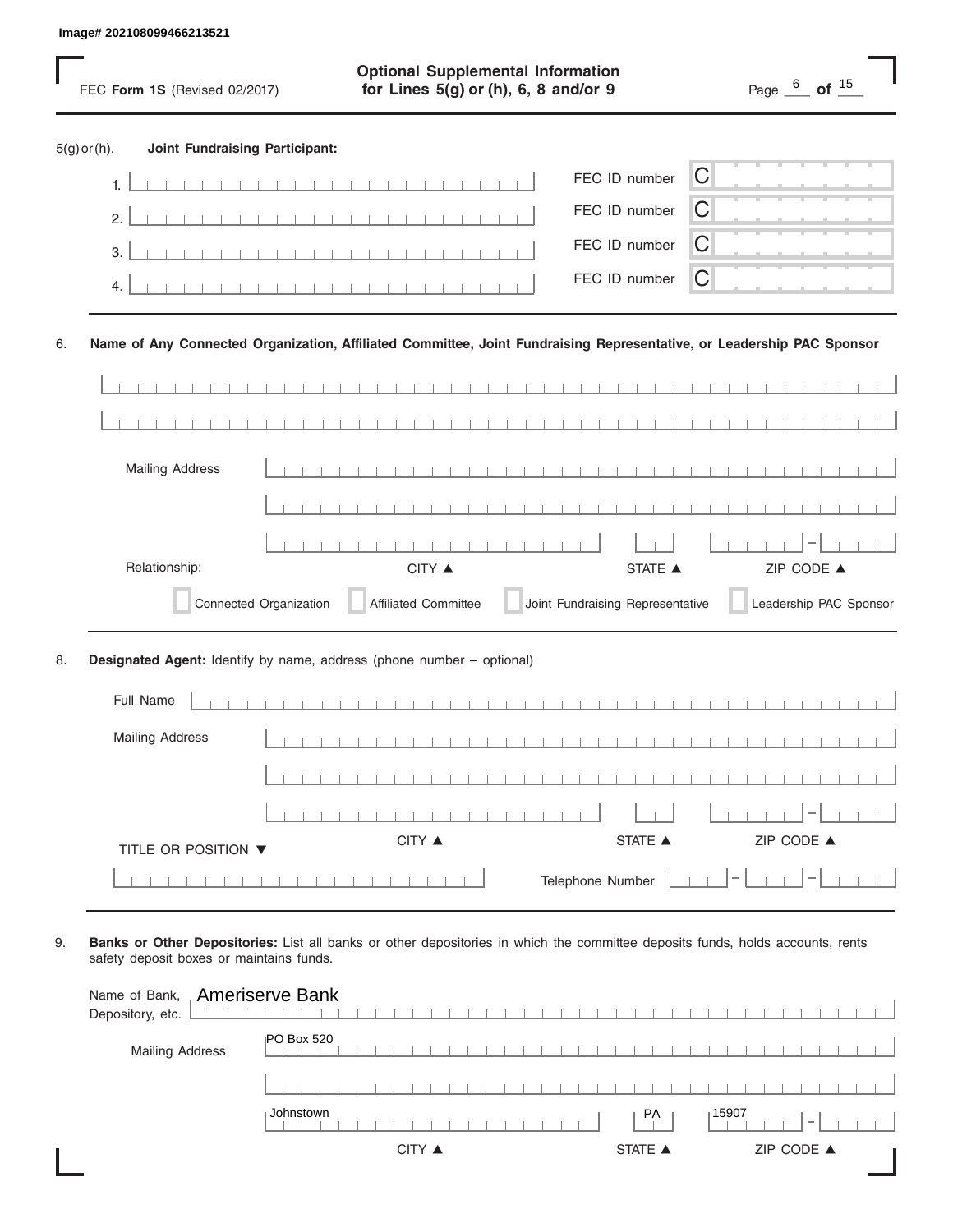|                |           | Image# 202108099466213522             |                        |                                                                                                                       |                                            |                                  |   |                                        |  |
|----------------|-----------|---------------------------------------|------------------------|-----------------------------------------------------------------------------------------------------------------------|--------------------------------------------|----------------------------------|---|----------------------------------------|--|
|                |           | FEC Form 1S (Revised 02/2017)         |                        | <b>Optional Supplemental Information</b><br>for Lines 5(g) or (h), 6, 8 and/or 9                                      |                                            |                                  |   | Page $\frac{7}{10}$ of $\frac{15}{10}$ |  |
| $5(g)$ or (h). |           | <b>Joint Fundraising Participant:</b> |                        |                                                                                                                       |                                            |                                  |   |                                        |  |
|                | 1.        |                                       |                        |                                                                                                                       |                                            | FEC ID number                    | C |                                        |  |
|                | 2.        |                                       |                        |                                                                                                                       |                                            | FEC ID number                    | С |                                        |  |
|                | 3.        |                                       |                        |                                                                                                                       |                                            | FEC ID number                    | С |                                        |  |
|                | 4.        |                                       |                        |                                                                                                                       |                                            | FEC ID number                    | C |                                        |  |
| 6.             |           |                                       |                        | Name of Any Connected Organization, Affiliated Committee, Joint Fundraising Representative, or Leadership PAC Sponsor |                                            |                                  |   |                                        |  |
|                |           |                                       |                        |                                                                                                                       |                                            |                                  |   |                                        |  |
|                |           |                                       |                        |                                                                                                                       | $\sim$ 1 $\sim$ 1 $\sim$<br>$\blacksquare$ |                                  |   |                                        |  |
|                |           | <b>Mailing Address</b>                |                        |                                                                                                                       |                                            |                                  |   |                                        |  |
|                |           |                                       |                        |                                                                                                                       |                                            |                                  |   |                                        |  |
|                |           |                                       |                        |                                                                                                                       |                                            |                                  |   |                                        |  |
|                |           | Relationship:                         |                        | CITY ▲                                                                                                                |                                            | <b>STATE</b> ▲                   |   | ZIP CODE ▲                             |  |
|                |           |                                       | Connected Organization | <b>Affiliated Committee</b>                                                                                           |                                            | Joint Fundraising Representative |   | Leadership PAC Sponsor                 |  |
| 8.             |           |                                       |                        | Designated Agent: Identify by name, address (phone number - optional)                                                 |                                            |                                  |   |                                        |  |
|                | Full Name |                                       |                        |                                                                                                                       |                                            |                                  |   |                                        |  |
|                |           | <b>Mailing Address</b>                |                        |                                                                                                                       |                                            |                                  |   |                                        |  |
|                |           |                                       |                        |                                                                                                                       |                                            |                                  |   |                                        |  |
|                |           |                                       |                        |                                                                                                                       |                                            |                                  |   |                                        |  |
|                |           | TITLE OR POSITION ▼                   |                        | CITY ▲                                                                                                                |                                            | STATE ▲                          |   | ZIP CODE ▲                             |  |
|                |           |                                       |                        |                                                                                                                       |                                            | Telephone Number                 |   |                                        |  |

| Name of Bank, Security First Bank - NE<br>Depository, etc. |                                        |  |
|------------------------------------------------------------|----------------------------------------|--|
| <b>Mailing Address</b>                                     | 1300 Garret Lane                       |  |
|                                                            |                                        |  |
|                                                            | Lincoln<br>88512∣<br>NE                |  |
|                                                            | ZIP CODE ▲<br>CITY ▲<br><b>STATE ▲</b> |  |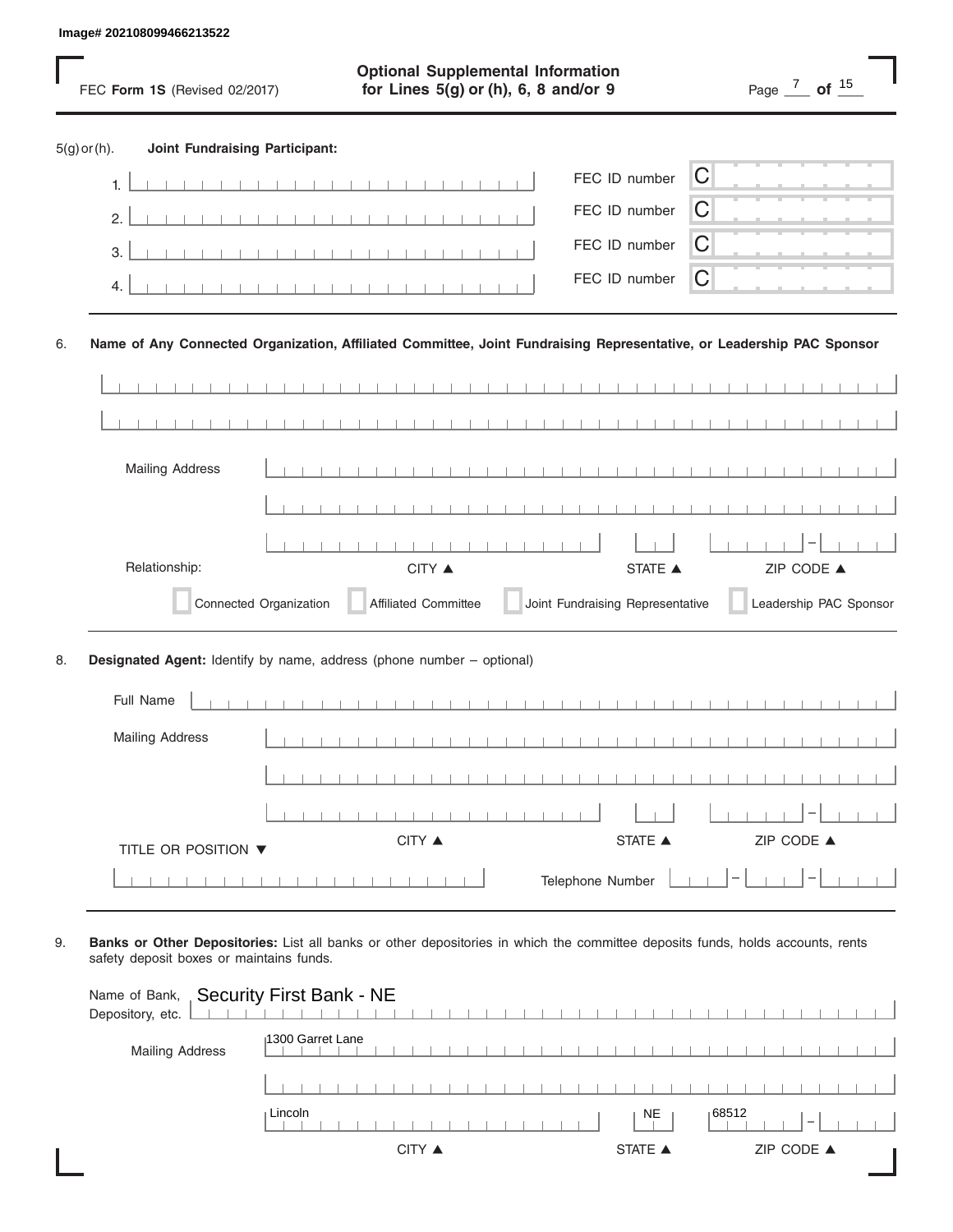|                |           | Image# 202108099466213523             |                        |                                                                                                                       |                                            |                                  |   |                                                              |  |
|----------------|-----------|---------------------------------------|------------------------|-----------------------------------------------------------------------------------------------------------------------|--------------------------------------------|----------------------------------|---|--------------------------------------------------------------|--|
|                |           | FEC Form 1S (Revised 02/2017)         |                        | <b>Optional Supplemental Information</b><br>for Lines 5(g) or (h), 6, 8 and/or 9                                      |                                            |                                  |   | Page $\frac{8}{\phantom{000}}$ of $\frac{15}{\phantom{000}}$ |  |
| $5(g)$ or (h). |           | <b>Joint Fundraising Participant:</b> |                        |                                                                                                                       |                                            |                                  |   |                                                              |  |
|                | 1.        |                                       |                        |                                                                                                                       |                                            | FEC ID number                    | C |                                                              |  |
|                | 2.        |                                       |                        |                                                                                                                       |                                            | FEC ID number                    | С |                                                              |  |
|                | 3.        |                                       |                        |                                                                                                                       |                                            | FEC ID number                    | С |                                                              |  |
|                | 4.        |                                       |                        |                                                                                                                       |                                            | FEC ID number                    | C |                                                              |  |
| 6.             |           |                                       |                        | Name of Any Connected Organization, Affiliated Committee, Joint Fundraising Representative, or Leadership PAC Sponsor |                                            |                                  |   |                                                              |  |
|                |           |                                       |                        |                                                                                                                       |                                            |                                  |   |                                                              |  |
|                |           |                                       |                        |                                                                                                                       | $\sim$ 1 $\sim$ 1 $\sim$<br>$\blacksquare$ |                                  |   |                                                              |  |
|                |           | <b>Mailing Address</b>                |                        |                                                                                                                       |                                            |                                  |   |                                                              |  |
|                |           |                                       |                        |                                                                                                                       |                                            |                                  |   |                                                              |  |
|                |           |                                       |                        |                                                                                                                       |                                            |                                  |   |                                                              |  |
|                |           | Relationship:                         |                        | CITY ▲                                                                                                                |                                            | <b>STATE</b> ▲                   |   | ZIP CODE ▲                                                   |  |
|                |           |                                       | Connected Organization | <b>Affiliated Committee</b>                                                                                           |                                            | Joint Fundraising Representative |   | Leadership PAC Sponsor                                       |  |
| 8.             |           |                                       |                        | Designated Agent: Identify by name, address (phone number - optional)                                                 |                                            |                                  |   |                                                              |  |
|                | Full Name |                                       |                        |                                                                                                                       |                                            |                                  |   |                                                              |  |
|                |           | <b>Mailing Address</b>                |                        |                                                                                                                       |                                            |                                  |   |                                                              |  |
|                |           |                                       |                        |                                                                                                                       |                                            |                                  |   |                                                              |  |
|                |           |                                       |                        |                                                                                                                       |                                            |                                  |   |                                                              |  |
|                |           | TITLE OR POSITION ▼                   |                        | CITY ▲                                                                                                                |                                            | STATE ▲                          |   | ZIP CODE ▲                                                   |  |
|                |           |                                       |                        |                                                                                                                       |                                            | Telephone Number                 |   |                                                              |  |

| Wells Fargo<br>Name of Bank,<br>Depository, etc. |                 |  |         |                                   |
|--------------------------------------------------|-----------------|--|---------|-----------------------------------|
| <b>Mailing Address</b>                           | <b>PO Box 4</b> |  |         |                                   |
|                                                  |                 |  |         |                                   |
|                                                  | Belen           |  | NM      | 87002<br>$\overline{\phantom{a}}$ |
|                                                  | CITY ▲          |  | STATE A | ZIP CODE ▲                        |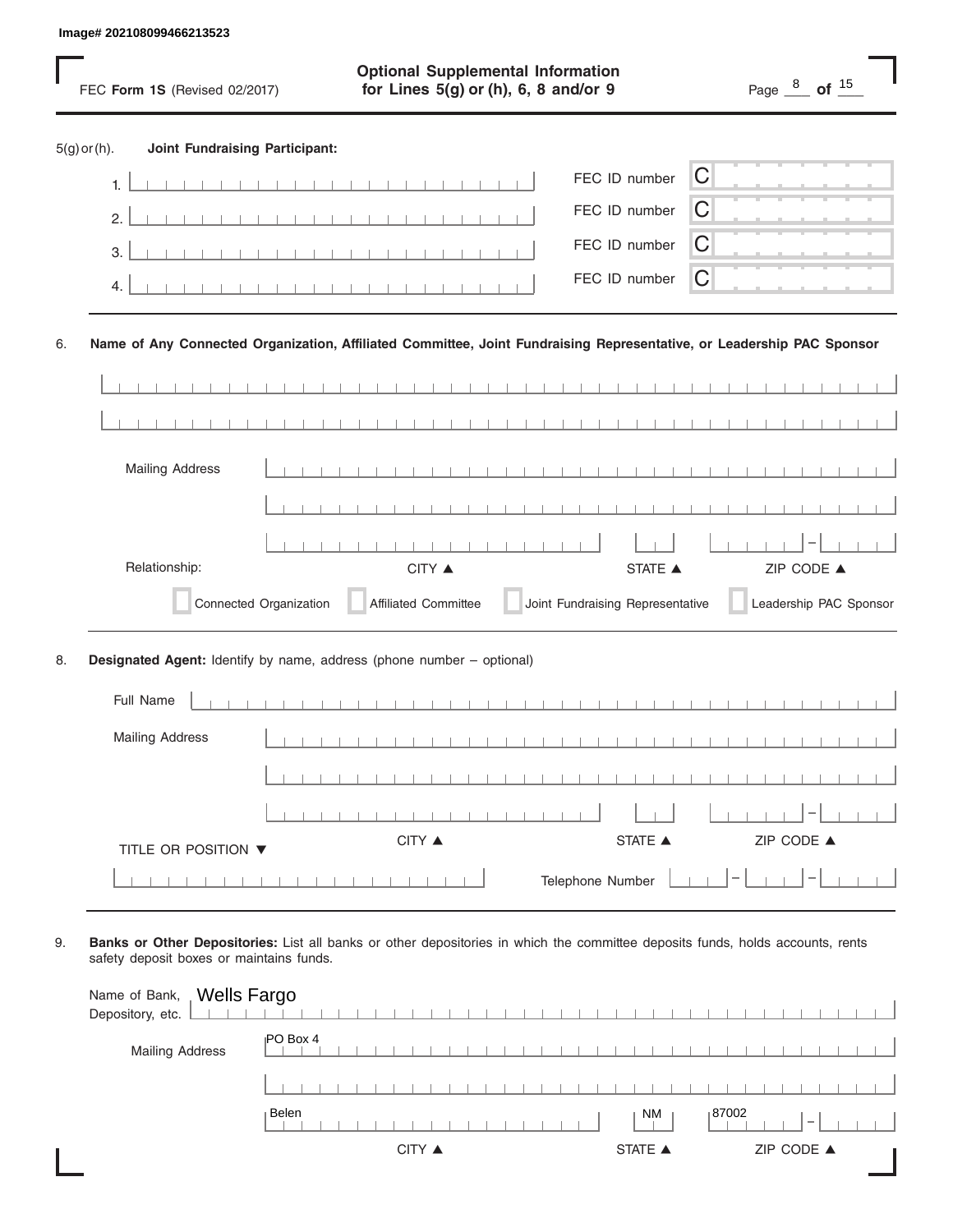|                | Image# 202108099466213524 |                                       |                        |                                                                                                                       |                                            |                                  |                |   |                                      |                        |
|----------------|---------------------------|---------------------------------------|------------------------|-----------------------------------------------------------------------------------------------------------------------|--------------------------------------------|----------------------------------|----------------|---|--------------------------------------|------------------------|
|                |                           | FEC Form 1S (Revised 02/2017)         |                        | <b>Optional Supplemental Information</b><br>for Lines 5(g) or (h), 6, 8 and/or 9                                      |                                            |                                  |                |   | Page $\frac{9}{2}$ of $\frac{15}{2}$ |                        |
| $5(g)$ or (h). |                           | <b>Joint Fundraising Participant:</b> |                        |                                                                                                                       |                                            |                                  |                |   |                                      |                        |
|                | 1.                        |                                       |                        |                                                                                                                       |                                            |                                  | FEC ID number  | C |                                      |                        |
|                | 2.                        |                                       |                        |                                                                                                                       |                                            |                                  | FEC ID number  | С |                                      |                        |
|                | 3.                        |                                       |                        |                                                                                                                       |                                            |                                  | FEC ID number  | С |                                      |                        |
|                | 4.                        |                                       |                        |                                                                                                                       |                                            |                                  | FEC ID number  | C |                                      |                        |
| 6.             |                           |                                       |                        | Name of Any Connected Organization, Affiliated Committee, Joint Fundraising Representative, or Leadership PAC Sponsor |                                            |                                  |                |   |                                      |                        |
|                |                           |                                       |                        |                                                                                                                       |                                            |                                  |                |   |                                      |                        |
|                |                           |                                       |                        |                                                                                                                       | $\sim$ 1 $\sim$ 1 $\sim$<br>$\blacksquare$ |                                  |                |   |                                      |                        |
|                | <b>Mailing Address</b>    |                                       |                        |                                                                                                                       |                                            |                                  |                |   |                                      |                        |
|                |                           |                                       |                        |                                                                                                                       |                                            |                                  |                |   |                                      |                        |
|                |                           |                                       |                        |                                                                                                                       |                                            |                                  |                |   |                                      |                        |
|                | Relationship:             |                                       |                        | CITY ▲                                                                                                                |                                            |                                  | <b>STATE</b> ▲ |   | ZIP CODE ▲                           |                        |
|                |                           |                                       | Connected Organization | <b>Affiliated Committee</b>                                                                                           |                                            | Joint Fundraising Representative |                |   |                                      | Leadership PAC Sponsor |
| 8.             |                           |                                       |                        | Designated Agent: Identify by name, address (phone number - optional)                                                 |                                            |                                  |                |   |                                      |                        |
|                | Full Name                 |                                       |                        |                                                                                                                       |                                            |                                  |                |   |                                      |                        |
|                | <b>Mailing Address</b>    |                                       |                        |                                                                                                                       |                                            |                                  |                |   |                                      |                        |
|                |                           |                                       |                        |                                                                                                                       |                                            |                                  |                |   |                                      |                        |
|                |                           |                                       |                        |                                                                                                                       |                                            |                                  |                |   |                                      |                        |
|                |                           | TITLE OR POSITION ▼                   |                        | CITY ▲                                                                                                                |                                            |                                  | STATE ▲        |   | ZIP CODE ▲                           |                        |
|                |                           |                                       |                        |                                                                                                                       |                                            | Telephone Number                 |                |   |                                      |                        |

| Name of Bank, Key Bank of New York<br>Depository, etc. |                                                   |  |
|--------------------------------------------------------|---------------------------------------------------|--|
| <b>Mailing Address</b>                                 | 1440 Central Avenue                               |  |
|                                                        |                                                   |  |
|                                                        | Albany<br>NY<br>12205<br>$\overline{\phantom{a}}$ |  |
|                                                        | ZIP CODE ▲<br>CITY ▲<br><b>STATE ▲</b>            |  |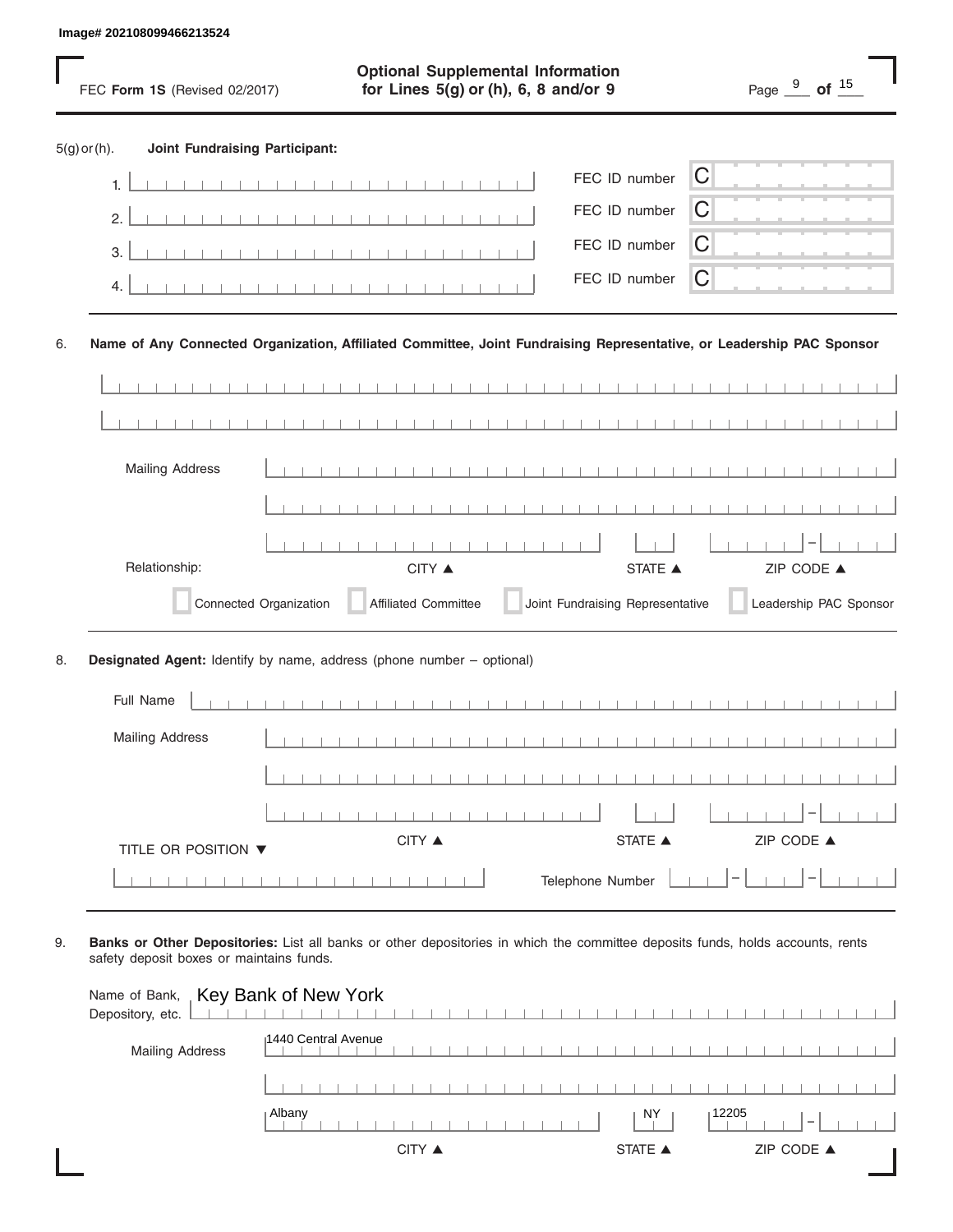|                |    | Image# 202108099466213525             |                                                                                                                       |                                                     |
|----------------|----|---------------------------------------|-----------------------------------------------------------------------------------------------------------------------|-----------------------------------------------------|
|                |    | FEC Form 1S (Revised 02/2017)         | <b>Optional Supplemental Information</b><br>for Lines 5(g) or (h), 6, 8 and/or 9                                      | Page $\frac{10}{\text{O}}$ of $\frac{15}{\text{O}}$ |
| $5(g)$ or (h). |    | <b>Joint Fundraising Participant:</b> |                                                                                                                       |                                                     |
|                | 1. |                                       | FEC ID number                                                                                                         | C                                                   |
|                | 2. |                                       | FEC ID number                                                                                                         | С                                                   |
|                | 3. |                                       | FEC ID number                                                                                                         | C                                                   |
|                | 4. |                                       | FEC ID number                                                                                                         | C                                                   |
| 6.             |    |                                       | Name of Any Connected Organization, Affiliated Committee, Joint Fundraising Representative, or Leadership PAC Sponsor |                                                     |
|                |    |                                       |                                                                                                                       |                                                     |
|                |    |                                       | <b>Contract Contract Contract</b><br>$\blacksquare$                                                                   |                                                     |
|                |    | <b>Mailing Address</b>                |                                                                                                                       |                                                     |
|                |    |                                       |                                                                                                                       |                                                     |
|                |    |                                       |                                                                                                                       |                                                     |
|                |    | Relationship:                         | CITY ▲<br><b>STATE</b> ▲                                                                                              | ZIP CODE ▲                                          |
|                |    | Connected Organization                | Joint Fundraising Representative<br><b>Affiliated Committee</b>                                                       | Leadership PAC Sponsor                              |
| 8.             |    |                                       | Designated Agent: Identify by name, address (phone number - optional)                                                 |                                                     |
|                |    | Full Name                             |                                                                                                                       |                                                     |
|                |    | <b>Mailing Address</b>                |                                                                                                                       |                                                     |
|                |    |                                       |                                                                                                                       |                                                     |
|                |    |                                       |                                                                                                                       |                                                     |
|                |    | TITLE OR POSITION ▼                   | CITY ▲<br>STATE ▲                                                                                                     | ZIP CODE ▲                                          |
|                |    |                                       | Telephone Number                                                                                                      |                                                     |

| Name of Bank, 1st Bank of Colorado<br>Depository, etc. |                                                                          |  |
|--------------------------------------------------------|--------------------------------------------------------------------------|--|
| <b>Mailing Address</b>                                 | <b>PO Box 150600</b>                                                     |  |
|                                                        |                                                                          |  |
|                                                        | Lakewood<br>$ 80215\rangle$<br><sub>CO</sub><br>$\overline{\phantom{a}}$ |  |
|                                                        | ZIP CODE ▲<br>CITY ▲<br><b>STATE ▲</b>                                   |  |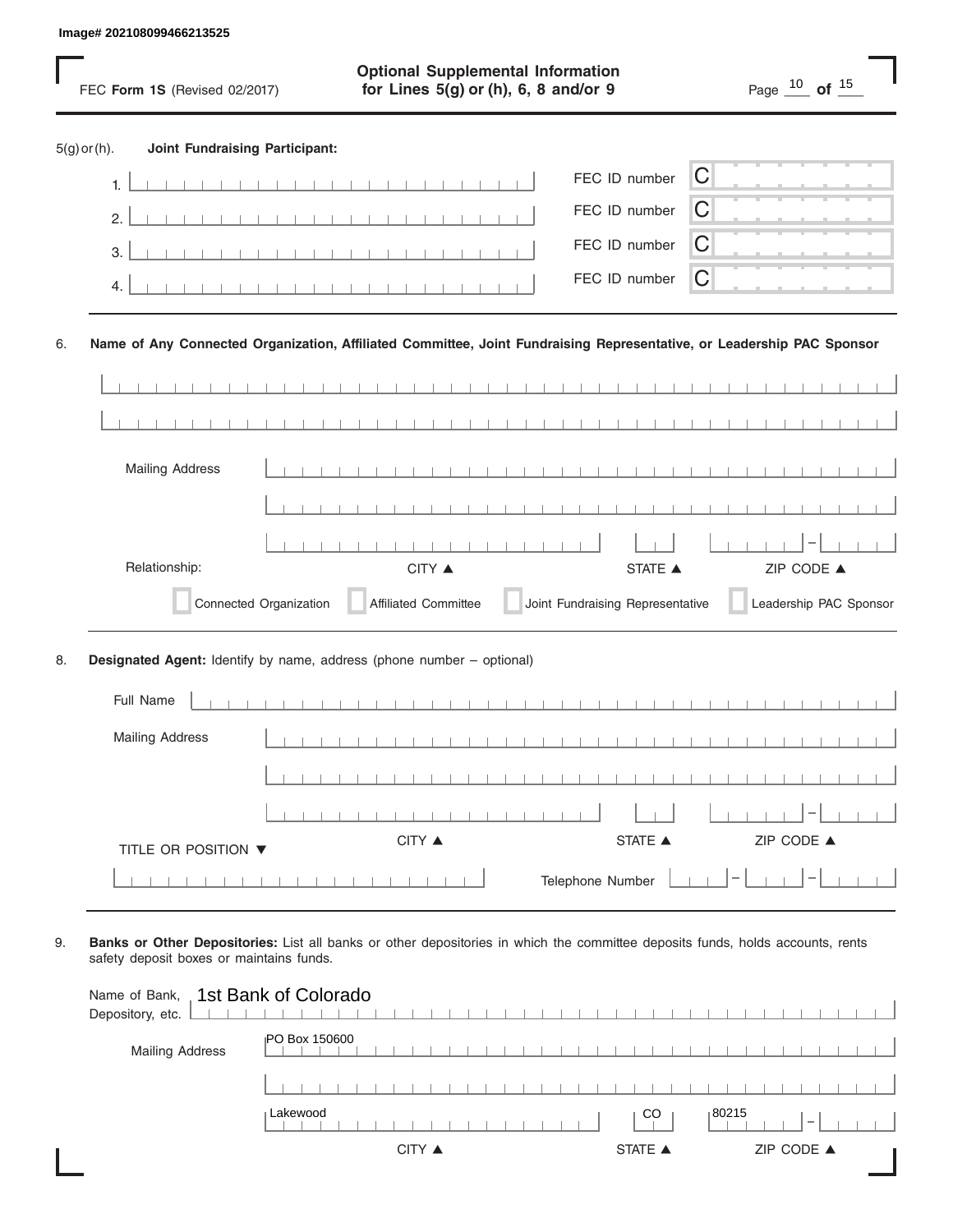|                |           | Image# 202108099466213526                                                                                             |                        |                                                                                  |                                  |   |                                                           |                        |
|----------------|-----------|-----------------------------------------------------------------------------------------------------------------------|------------------------|----------------------------------------------------------------------------------|----------------------------------|---|-----------------------------------------------------------|------------------------|
|                |           | FEC Form 1S (Revised 02/2017)                                                                                         |                        | <b>Optional Supplemental Information</b><br>for Lines 5(g) or (h), 6, 8 and/or 9 |                                  |   | Page $\frac{11}{\phantom{0}}$ of $\frac{15}{\phantom{0}}$ |                        |
| $5(g)$ or (h). |           | <b>Joint Fundraising Participant:</b>                                                                                 |                        |                                                                                  |                                  |   |                                                           |                        |
|                | 1.        |                                                                                                                       |                        |                                                                                  | FEC ID number                    | C |                                                           |                        |
|                | 2.        |                                                                                                                       |                        |                                                                                  | FEC ID number                    | С |                                                           |                        |
|                | 3.        |                                                                                                                       |                        |                                                                                  | FEC ID number                    | C |                                                           |                        |
|                | 4.        |                                                                                                                       |                        |                                                                                  | FEC ID number                    | C |                                                           |                        |
| 6.             |           | Name of Any Connected Organization, Affiliated Committee, Joint Fundraising Representative, or Leadership PAC Sponsor |                        |                                                                                  |                                  |   |                                                           |                        |
|                |           |                                                                                                                       |                        |                                                                                  |                                  |   |                                                           |                        |
|                |           |                                                                                                                       |                        |                                                                                  |                                  |   |                                                           |                        |
|                |           | <b>Mailing Address</b>                                                                                                |                        |                                                                                  |                                  |   |                                                           |                        |
|                |           |                                                                                                                       |                        |                                                                                  |                                  |   |                                                           |                        |
|                |           |                                                                                                                       |                        |                                                                                  |                                  |   |                                                           |                        |
|                |           | Relationship:                                                                                                         |                        | CITY ▲                                                                           | <b>STATE</b> ▲                   |   | ZIP CODE ▲                                                |                        |
|                |           |                                                                                                                       | Connected Organization | <b>Affiliated Committee</b>                                                      | Joint Fundraising Representative |   |                                                           | Leadership PAC Sponsor |
| 8.             |           | Designated Agent: Identify by name, address (phone number - optional)                                                 |                        |                                                                                  |                                  |   |                                                           |                        |
|                | Full Name |                                                                                                                       |                        |                                                                                  |                                  |   |                                                           |                        |
|                |           | <b>Mailing Address</b>                                                                                                |                        |                                                                                  |                                  |   |                                                           |                        |
|                |           |                                                                                                                       |                        |                                                                                  |                                  |   |                                                           |                        |
|                |           |                                                                                                                       |                        |                                                                                  |                                  |   |                                                           |                        |
|                |           | TITLE OR POSITION ▼                                                                                                   |                        | CITY ▲                                                                           | STATE ▲                          |   | ZIP CODE ▲                                                |                        |
|                |           |                                                                                                                       |                        |                                                                                  | Telephone Number                 |   |                                                           |                        |

| Name of Bank, Wells Fargo (VA)<br>Depository, etc. |                 |        |  |  |  |  |  |                |  |       |  |                          |  |  |
|----------------------------------------------------|-----------------|--------|--|--|--|--|--|----------------|--|-------|--|--------------------------|--|--|
| <b>Mailing Address</b>                             | 819 Village HWY |        |  |  |  |  |  |                |  |       |  |                          |  |  |
|                                                    |                 |        |  |  |  |  |  |                |  |       |  |                          |  |  |
|                                                    | Rustburg        |        |  |  |  |  |  | VA             |  | 24588 |  | $\overline{\phantom{a}}$ |  |  |
|                                                    |                 | CITY ▲ |  |  |  |  |  | <b>STATE ▲</b> |  |       |  | ZIP CODE ▲               |  |  |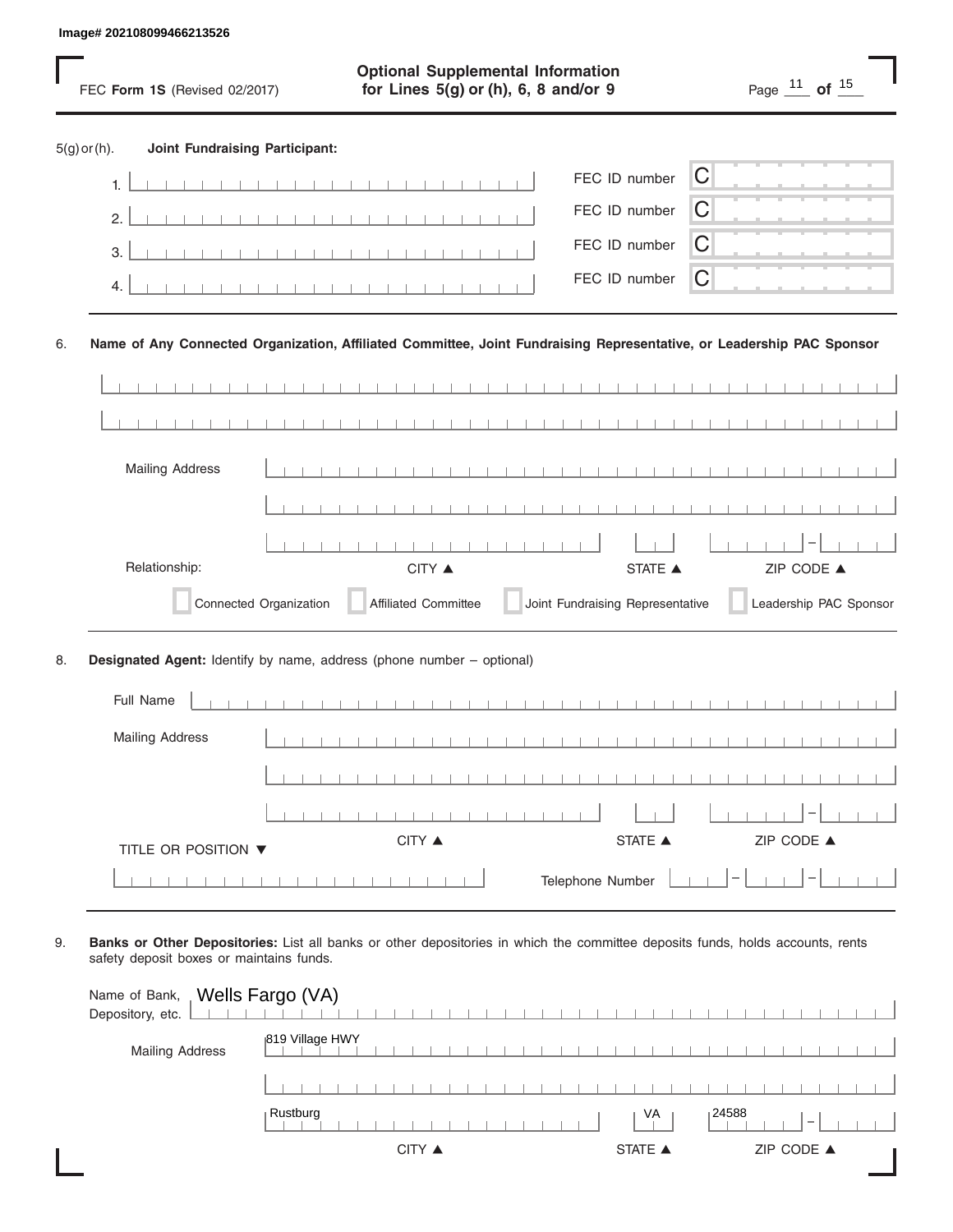|                |    | Image# 202108099466213527                                                                                             |                        |                                                                                  |                |                  |                                  |             |                                                           |                        |  |
|----------------|----|-----------------------------------------------------------------------------------------------------------------------|------------------------|----------------------------------------------------------------------------------|----------------|------------------|----------------------------------|-------------|-----------------------------------------------------------|------------------------|--|
|                |    | FEC Form 1S (Revised 02/2017)                                                                                         |                        | <b>Optional Supplemental Information</b><br>for Lines 5(g) or (h), 6, 8 and/or 9 |                |                  |                                  |             | Page $\frac{12}{\phantom{0}}$ of $\frac{15}{\phantom{0}}$ |                        |  |
| $5(g)$ or (h). |    | <b>Joint Fundraising Participant:</b>                                                                                 |                        |                                                                                  |                |                  |                                  |             |                                                           |                        |  |
|                | 1. |                                                                                                                       |                        |                                                                                  |                | FEC ID number    |                                  | $\mathsf C$ |                                                           |                        |  |
|                | 2. |                                                                                                                       |                        |                                                                                  |                | FEC ID number    |                                  | С           |                                                           |                        |  |
|                | 3. |                                                                                                                       |                        |                                                                                  |                | FEC ID number    |                                  | C           |                                                           |                        |  |
|                | 4. |                                                                                                                       |                        |                                                                                  |                | FEC ID number    |                                  | C           |                                                           |                        |  |
| 6.             |    | Name of Any Connected Organization, Affiliated Committee, Joint Fundraising Representative, or Leadership PAC Sponsor |                        |                                                                                  |                |                  |                                  |             |                                                           |                        |  |
|                |    |                                                                                                                       |                        |                                                                                  |                |                  |                                  |             |                                                           |                        |  |
|                |    |                                                                                                                       |                        |                                                                                  | $\blacksquare$ | .                |                                  |             |                                                           |                        |  |
|                |    | <b>Mailing Address</b>                                                                                                |                        |                                                                                  |                |                  |                                  |             |                                                           |                        |  |
|                |    |                                                                                                                       |                        |                                                                                  |                |                  |                                  |             |                                                           |                        |  |
|                |    |                                                                                                                       |                        |                                                                                  |                |                  |                                  |             |                                                           |                        |  |
|                |    | Relationship:                                                                                                         |                        | CITY ▲                                                                           |                |                  | <b>STATE</b> ▲                   |             | ZIP CODE ▲                                                |                        |  |
|                |    |                                                                                                                       | Connected Organization | <b>Affiliated Committee</b>                                                      |                |                  | Joint Fundraising Representative |             |                                                           | Leadership PAC Sponsor |  |
| 8.             |    | Designated Agent: Identify by name, address (phone number - optional)                                                 |                        |                                                                                  |                |                  |                                  |             |                                                           |                        |  |
|                |    | Full Name                                                                                                             |                        |                                                                                  |                |                  |                                  |             |                                                           |                        |  |
|                |    | <b>Mailing Address</b>                                                                                                |                        |                                                                                  |                |                  |                                  |             |                                                           |                        |  |
|                |    |                                                                                                                       |                        |                                                                                  |                |                  |                                  |             |                                                           |                        |  |
|                |    |                                                                                                                       |                        |                                                                                  |                |                  |                                  |             |                                                           |                        |  |
|                |    | TITLE OR POSITION ▼                                                                                                   |                        | CITY ▲                                                                           |                |                  | STATE ▲                          |             | ZIP CODE ▲                                                |                        |  |
|                |    |                                                                                                                       |                        |                                                                                  |                | Telephone Number |                                  |             |                                                           |                        |  |

| Name of Bank, <b>PNC Bank (NC)</b><br>Depository, etc. |                    |                |             |
|--------------------------------------------------------|--------------------|----------------|-------------|
| <b>Mailing Address</b>                                 | <b>PO Box 1220</b> |                |             |
|                                                        |                    |                |             |
|                                                        | Rocky Mt           | NC.            | $ ^{27802}$ |
|                                                        | CITY ▲             | <b>STATE ▲</b> | ZIP CODE ▲  |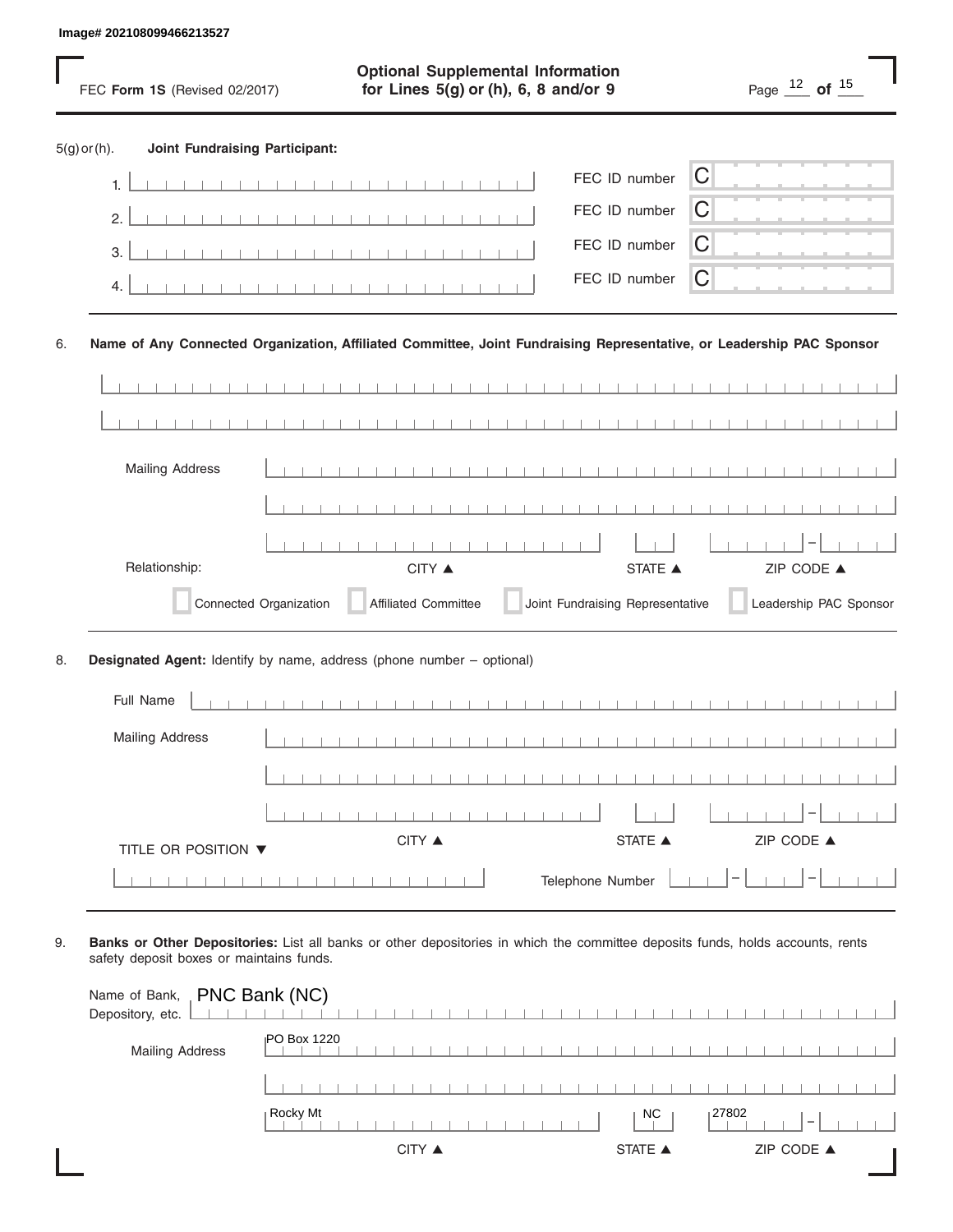|    |                | Image# 202108099466213528             |                                                                                  |   |                                  |                                                                                                                       |  |
|----|----------------|---------------------------------------|----------------------------------------------------------------------------------|---|----------------------------------|-----------------------------------------------------------------------------------------------------------------------|--|
|    |                | FEC Form 1S (Revised 02/2017)         | <b>Optional Supplemental Information</b><br>for Lines 5(g) or (h), 6, 8 and/or 9 |   |                                  | Page $\frac{13}{\phantom{0}}$ of $\frac{15}{\phantom{0}}$                                                             |  |
|    | $5(g)$ or (h). | <b>Joint Fundraising Participant:</b> |                                                                                  |   |                                  |                                                                                                                       |  |
|    | 1.             |                                       |                                                                                  |   | FEC ID number                    | $\mathsf C$                                                                                                           |  |
|    | 2.             |                                       |                                                                                  |   | FEC ID number                    | С                                                                                                                     |  |
|    | 3.             |                                       |                                                                                  |   | FEC ID number                    | C                                                                                                                     |  |
|    | 4.             |                                       |                                                                                  |   | FEC ID number                    | C                                                                                                                     |  |
| 6. |                |                                       |                                                                                  |   |                                  | Name of Any Connected Organization, Affiliated Committee, Joint Fundraising Representative, or Leadership PAC Sponsor |  |
|    |                |                                       |                                                                                  |   |                                  |                                                                                                                       |  |
|    |                |                                       | $\blacksquare$                                                                   | . |                                  |                                                                                                                       |  |
|    |                | <b>Mailing Address</b>                |                                                                                  |   |                                  |                                                                                                                       |  |
|    |                |                                       |                                                                                  |   |                                  |                                                                                                                       |  |
|    |                |                                       |                                                                                  |   |                                  |                                                                                                                       |  |
|    |                | Relationship:                         | CITY ▲                                                                           |   | <b>STATE</b> ▲                   | ZIP CODE ▲                                                                                                            |  |
|    |                | Connected Organization                | <b>Affiliated Committee</b>                                                      |   | Joint Fundraising Representative | Leadership PAC Sponsor                                                                                                |  |
| 8. |                |                                       | Designated Agent: Identify by name, address (phone number - optional)            |   |                                  |                                                                                                                       |  |
|    |                | Full Name                             |                                                                                  |   |                                  |                                                                                                                       |  |
|    |                | <b>Mailing Address</b>                |                                                                                  |   |                                  |                                                                                                                       |  |
|    |                |                                       |                                                                                  |   |                                  |                                                                                                                       |  |
|    |                |                                       |                                                                                  |   |                                  |                                                                                                                       |  |
|    |                | TITLE OR POSITION ▼                   | CITY ▲                                                                           |   | STATE $\blacktriangle$           | ZIP CODE ▲                                                                                                            |  |
|    |                |                                       |                                                                                  |   | Telephone Number                 |                                                                                                                       |  |

| Name of Bank, Chase (MI)<br>Depository, etc. |                |                              |
|----------------------------------------------|----------------|------------------------------|
| <b>Mailing Address</b>                       | IPO Box 182051 |                              |
|                                              |                |                              |
|                                              | Columbus       | $ 43218\rangle$<br>OH        |
|                                              | CITY ▲         | ZIP CODE ▲<br><b>STATE ▲</b> |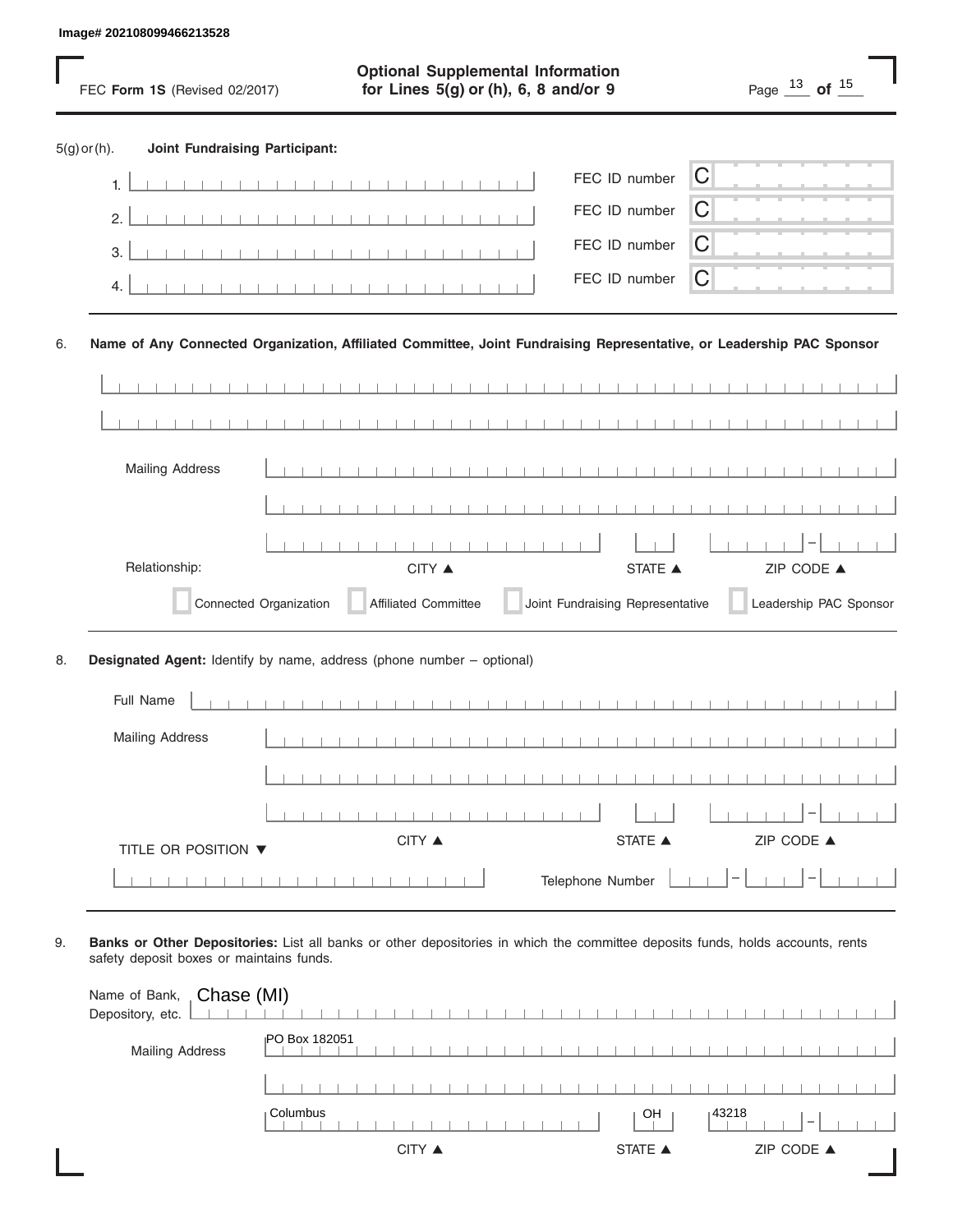|                |           | Image# 202108099466213529                                                                                             |                        |                                                                                  |                                                     |                                  |                |   |                                                           |                        |
|----------------|-----------|-----------------------------------------------------------------------------------------------------------------------|------------------------|----------------------------------------------------------------------------------|-----------------------------------------------------|----------------------------------|----------------|---|-----------------------------------------------------------|------------------------|
|                |           | FEC Form 1S (Revised 02/2017)                                                                                         |                        | <b>Optional Supplemental Information</b><br>for Lines 5(g) or (h), 6, 8 and/or 9 |                                                     |                                  |                |   | Page $\frac{14}{\phantom{0}}$ of $\frac{15}{\phantom{0}}$ |                        |
| $5(g)$ or (h). |           | <b>Joint Fundraising Participant:</b>                                                                                 |                        |                                                                                  |                                                     |                                  |                |   |                                                           |                        |
|                | 1.        |                                                                                                                       |                        |                                                                                  |                                                     | FEC ID number                    |                | C |                                                           |                        |
|                | 2.        |                                                                                                                       |                        |                                                                                  |                                                     |                                  | FEC ID number  | С |                                                           |                        |
|                | 3.        |                                                                                                                       |                        |                                                                                  |                                                     |                                  | FEC ID number  | C |                                                           |                        |
|                | 4.        |                                                                                                                       |                        |                                                                                  |                                                     |                                  | FEC ID number  | C |                                                           |                        |
| 6.             |           | Name of Any Connected Organization, Affiliated Committee, Joint Fundraising Representative, or Leadership PAC Sponsor |                        |                                                                                  |                                                     |                                  |                |   |                                                           |                        |
|                |           |                                                                                                                       |                        |                                                                                  |                                                     |                                  |                |   |                                                           |                        |
|                |           |                                                                                                                       |                        |                                                                                  | <b>Contract Contract Contract</b><br>$\blacksquare$ |                                  |                |   |                                                           |                        |
|                |           | <b>Mailing Address</b>                                                                                                |                        |                                                                                  |                                                     |                                  |                |   |                                                           |                        |
|                |           |                                                                                                                       |                        |                                                                                  |                                                     |                                  |                |   |                                                           |                        |
|                |           |                                                                                                                       |                        |                                                                                  |                                                     |                                  |                |   |                                                           |                        |
|                |           | Relationship:                                                                                                         |                        | CITY ▲                                                                           |                                                     |                                  | <b>STATE</b> ▲ |   | ZIP CODE ▲                                                |                        |
|                |           |                                                                                                                       | Connected Organization | <b>Affiliated Committee</b>                                                      |                                                     | Joint Fundraising Representative |                |   |                                                           | Leadership PAC Sponsor |
| 8.             |           | Designated Agent: Identify by name, address (phone number - optional)                                                 |                        |                                                                                  |                                                     |                                  |                |   |                                                           |                        |
|                | Full Name |                                                                                                                       |                        |                                                                                  |                                                     |                                  |                |   |                                                           |                        |
|                |           | <b>Mailing Address</b>                                                                                                |                        |                                                                                  |                                                     |                                  |                |   |                                                           |                        |
|                |           |                                                                                                                       |                        |                                                                                  |                                                     |                                  |                |   |                                                           |                        |
|                |           |                                                                                                                       |                        |                                                                                  |                                                     |                                  |                |   |                                                           |                        |
|                |           | TITLE OR POSITION ▼                                                                                                   |                        | CITY ▲                                                                           |                                                     |                                  | STATE ▲        |   | ZIP CODE ▲                                                |                        |
|                |           |                                                                                                                       |                        |                                                                                  |                                                     | Telephone Number                 |                |   |                                                           |                        |

| Name of Bank, People's United Bank (CT)<br>Depository, etc. |                |                                          |  |
|-------------------------------------------------------------|----------------|------------------------------------------|--|
| <b>Mailing Address</b>                                      | 112 Amity Road |                                          |  |
|                                                             |                |                                          |  |
|                                                             | New Haven      | 106515<br>СT<br>$\overline{\phantom{a}}$ |  |
|                                                             | CITY ▲         | <b>STATE ▲</b><br>ZIP CODE ▲             |  |